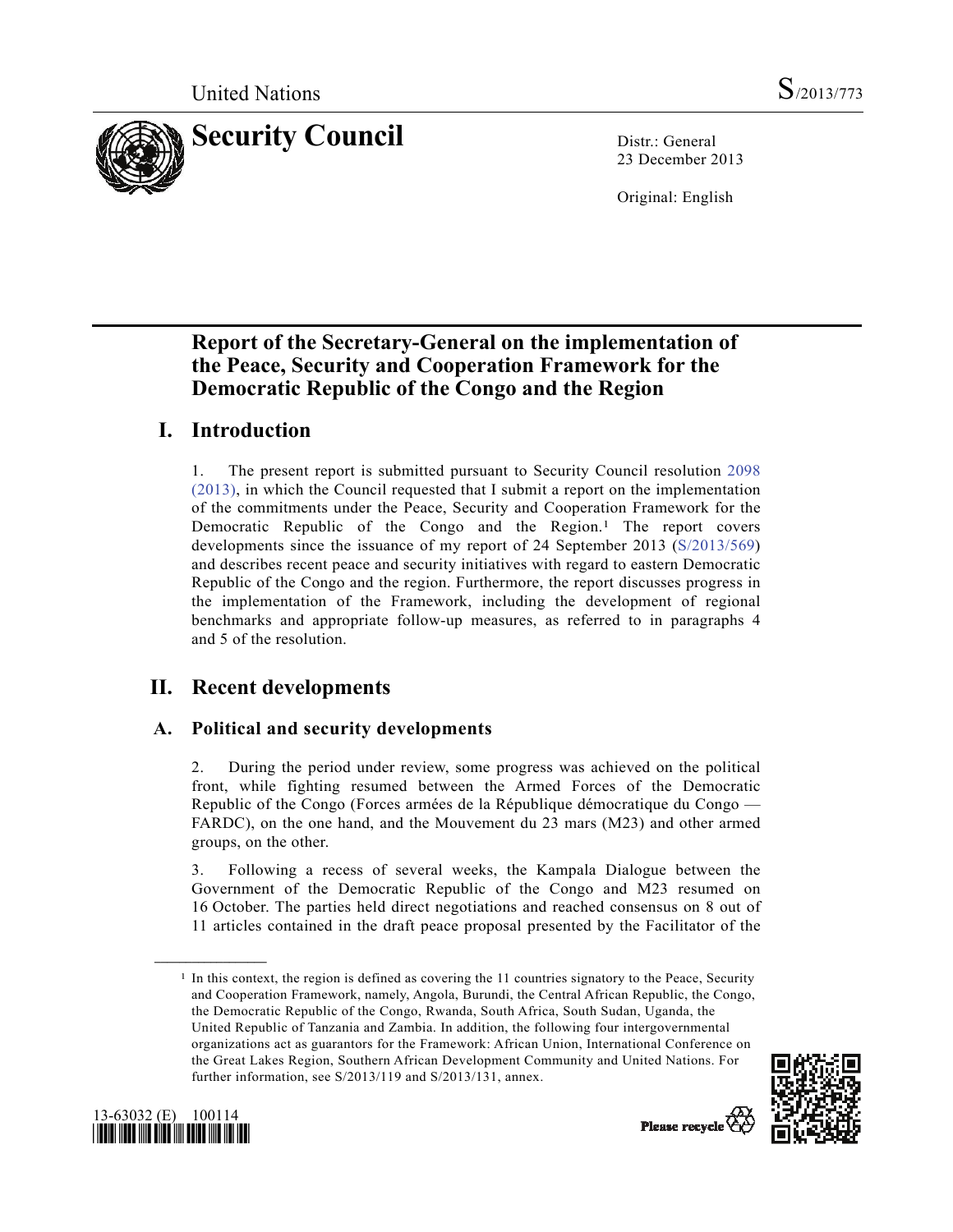talks, Crispus Kiyonga. However, the parties could not agree on other key provisions related to amnesty and sanctions; transformation of M23 into a political party; military and civil integration; and disarmament and cantonment of M23 combatants. Given the lack of progress on those outstanding issues, the Facilitator decided to adjourn the talks on 20 October.

4. Meanwhile, the situation on the ground quickly deteriorated, with reports of military build-up and reinforcement of M23 positions. These developments further heightened tension and mistrust between the parties and threatened to derail the Dialogue. Amid escalating tensions on the ground, helicopters of the United Nations Organization Stabilization Mission in the Democratic Republic of the Congo (MONUSCO) came under fire from M23 positions on 11 and 18 October. My Special Envoy for the Great Lakes Region, Mary Robinson, and my Special Representative for the Democratic Republic of the Congo, Martin Kobler, both condemned the attacks.

5. Following an attack by M23 on FARDC positions on 25 October, fighting resumed in the Kibumba area, Nyiragongo territory, North Kivu Province. As a result, about 5,000 civilians crossed into Rwanda. On the same day, the Rwandan authorities reported that grenades fired from eastern Democratic Republic of the Congo had landed in their territory. On 27 October, a Tanzanian peacekeeper serving under MONUSCO was killed in an ambush by M23 combatants. This happened while MONUSCO was assisting FARDC in protecting civilians in Kiwanja, Rutshuru territory, North Kivu Province. I issued a statement strongly condemning the attack on MONUSCO and the killing of the peacekeeper.

6. In a state of the nation address on 23 October, President Kabila urged all negative forces operating in eastern Democratic Republic of the Congo to disarm and disband immediately. Meanwhile, FARDC continued its military operations against M23, with the support of the MONUSCO Force Intervention Brigade. In unprecedented military advances from 27 October to 5 November, FARDC gradually regained control over areas previously held by M23 in North Kivu Province. These included Kiwanja, Rutshuru, Bunagana, Mbuzi, Chanzou and Runyoni. With assistance from MONUSCO, State authorities, including police and civil administration, were deployed to the areas vacated by M23. The delivery of basic services was also initiated in those areas.

7. Against this backdrop, the Facilitator of the Kampala Dialogue invited the parties to resume formal negotiations on 1 November. Since the parties disagreed over the nature of the outcome document, the Facilitator proposed a three-step approach: (a) the President of M23 would make a public declaration announcing the end of the rebellion; (b) the Government of the Democratic Republic of the Congo would take note of this declaration by issuing a declaration of its own; and (c) both parties would meet in Kampala five days later to co-sign the outcome document. The parties endorsed the Facilitator's proposal and, by 3 November, had agreed on all outstanding issues.

8. Despite progress at the talks, on 5 November heavy fighting continued between FARDC and M23. On the same day, the President of M23, Bertrand Bisimwa, called for the immediate cessation of hostilities and requested the Facilitator to establish a mechanism to monitor the proposed lull in fighting. In response, the Minister of Information of the Democratic Republic of the Congo, Lambert Mende, urged M23 to lay down its weapons. In a statement released on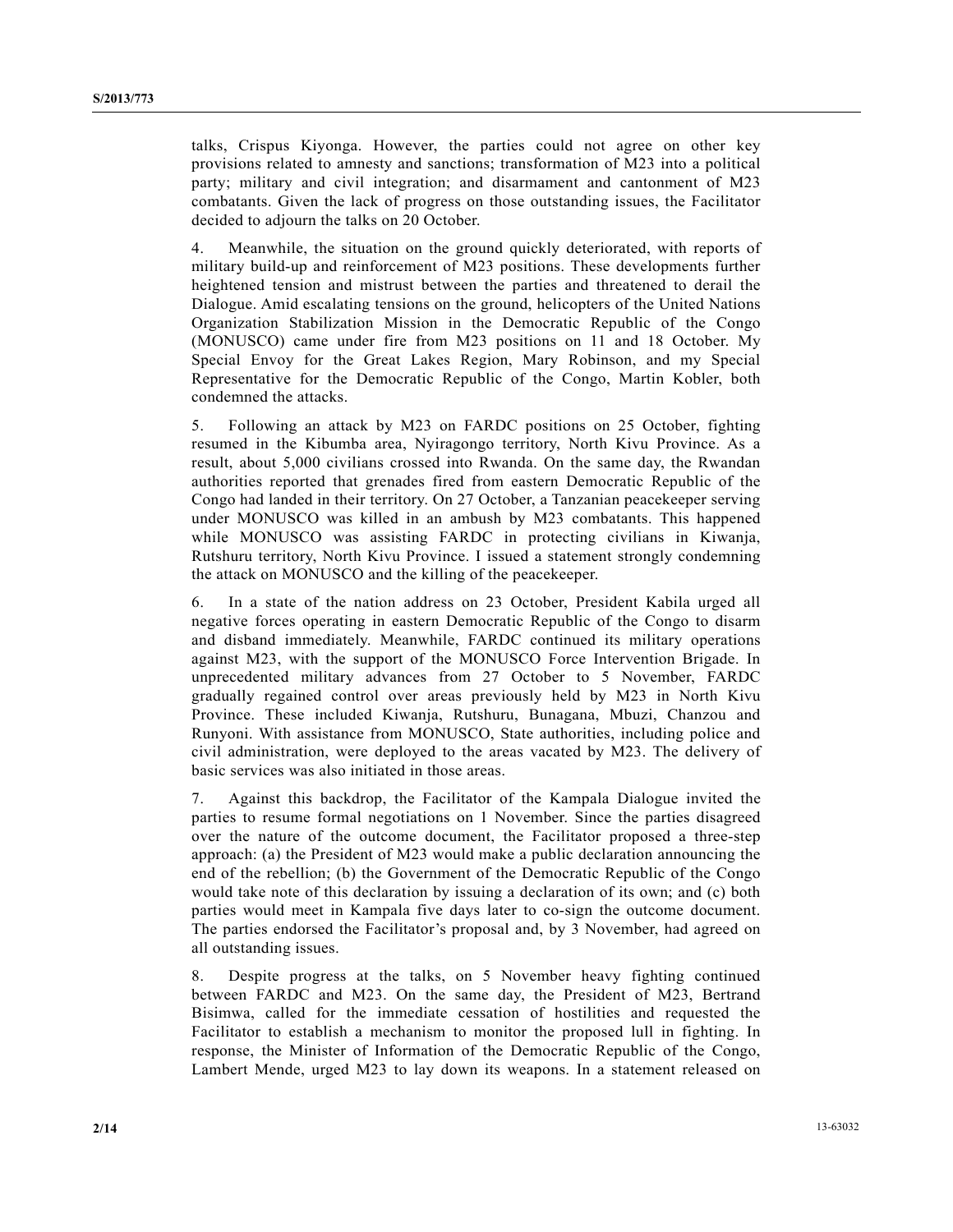5 November, Bertrand Bisimwa announced that M23 had terminated its rebellion and would seek to resolve its grievances through political means. On the same day, the Government of the Democratic Republic of the Congo announced its victory, having captured all the major towns formerly held by M23. On 7 November, Ugandan officials announced that about 1,500 M23 combatants, including the M23 military commander, Sultani Makenga, had crossed into Uganda and surrendered. Makenga is accused of war crimes by the Congolese authorities and is listed by the Security Council Committee established pursuant to resolution 1533 (2004).

9. Efforts to conclude the Kampala Dialogue continued in parallel, and the parties were encouraged to sign a final agreement. A signing ceremony in Entebbe, Uganda, scheduled for 11 November, was cancelled at the last minute, as the parties disagreed over the title and format of the document that they were to sign. In a statement issued on 14 November, the Government of the Democratic Republic of the Congo expressed its willingness to co-sign with M23 a final document that would not be an agreement but would settle the questions of cantonment, disarmament, demobilization and social reintegration for M23 combatants. The Government of the Democratic Republic of the Congo requested that such a statement be circulated as a document of the Security Council.

10. On 2 December, President Kabila travelled to Kampala to meet with President Museveni with a twofold objective: first, to agree on how to conclude the Kampala Dialogue in a mutually acceptable manner and second, to ease bilateral tensions triggered by inflammatory and accusatory statements issued by both Governments following the failed signing ceremony of 11 November. In a joint communiqué issued at the end of the meeting, both Presidents agreed that the Kampala Dialogue should be brought to a swift conclusion, not only to facilitate the peaceful return and demobilization of former M23 combatants, but also to create the conditions necessary for the return of internally displaced persons and other Congolese nationals who had sought refuge in neighbouring countries. President Kabila also reaffirmed his determination to rid the Democratic Republic of the Congo of all other negative forces, notably the Forces démocratiques de libération du Rwanda and the Allied Democratic Forces.

11. Following the collective efforts of the leaders of the region, supported by my Special Envoy and the Team of Envoys, the Kampala Dialogue was formally and successfully concluded on 12 December. The Government of the Democratic Republic of the Congo and M23 each signed a separate declaration reflecting the consensus reached during the Dialogue. In addition, Presidents Museveni and Banda signed a final communiqué in their capacities as Chairs of the International Conference on the Great Lakes Region (ICGLR) and the Southern African Development Community (SADC), respectively. Together, the declarations signed by the parties articulate the 11 provisions agreed during the talks, namely: (a) the decision by M23 to end its rebellion and transform itself into a legitimate political party; (b) amnesty for members of M23 only for acts of war and insurgency; (c) transitional security arrangements leading to the disarmament of M23; (d) release of M23 members detained by the Government of the Democratic Republic of the Congo for acts of war and rebellion; (e) demobilization of former M23 combatants; (f) return of refugees and internally displaced persons to their homes; (g) formation of a commission to handle confiscated, extorted, stolen, looted and destroyed properties, including land; (h) national reconciliation and justice; (i) social, security and economic reforms; (j) implementation of the conclusions of the review of the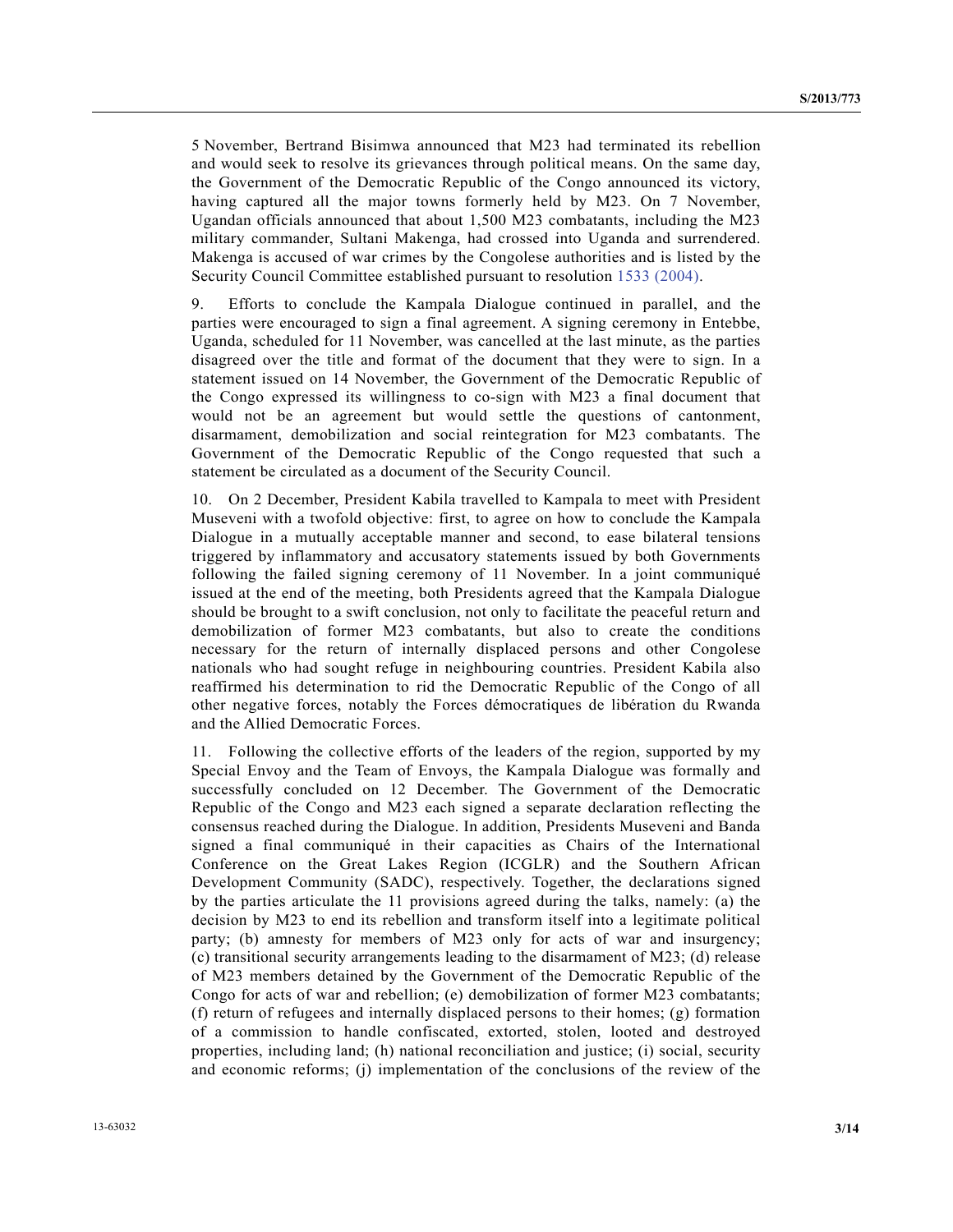implementation of the 23 March 2009 agreement between the Government of the Democratic Republic of the Congo and the former Congrès national pour la défense du people; and (k) an implementation, monitoring and evaluation mechanism for the aforementioned provisions. I urge the parties to start implementing those commitments immediately and to honour them in full.

12. On 4 November, the first joint summit of SADC and ICGLR was held in Pretoria. The summit was attended by nine Heads of State and other senior officials from both organizations. At the summit, participants urged the Government of the Democratic Republic of the Congo and M23 to swiftly agree on all outstanding issues. The summit also provided an opportunity for useful discussions, following months of regional tensions. Participants agreed to hold a joint summit of Heads of State annually, as well as joint ministerial meetings twice a year. The summit was an important step forward in creating a platform for both organizations to collaborate and harmonize their views on the situation in the Great Lakes region.

13. Against the backdrop of tensions between some of its member States, the East African Community held its second Peace and Security Conference from 13 to 15 November in Bujumbura. Participants included government officials and representatives of civil society, non-governmental organizations, media representatives, religious leaders and youth and women's organizations. Recommendations of the conference aimed to promote a culture of dialogue and tolerance in order to prevent conflict and maintain peace. On 30 November, the Fifteenth Ordinary Summit of Heads of State of the East African Community took place in Kampala and President Museveni handed the position of Chair over to President Kenyatta. The Summit laid the foundation for an East African monetary union. The proposed union constitutes an important milestone towards stronger economic integration and regional cooperation.

### **B. Humanitarian situation**

14. As a result of clashes between FARDC and various armed groups, including M23 and the Forces de résistance patriotiques de l'Ituri, the humanitarian situation has remained alarming during the reporting period. Consequently, the number of internally displaced persons in the country rose from 2.6 million to 2.7 million.

15. Fighting between FARDC and M23 in Rutshuru territory, North Kivu Province, coupled with activities by other armed groups in Orientale Province, uprooted thousands of Congolese citizens, the majority of whom sought refuge in neighbouring Uganda. Owing to these and previous influxes, Uganda remains the largest recipient of Congolese refugees, hosting 170,500 people as at 12 November 2013. Overall, the number of Congolese refugees and asylum seekers living in neighbouring countries stood at approximately 410,000 as at 30 November 2013. The precarious situation in North Kivu also triggered pendular cross-border movements, with populations fleeing across national borders and returning within a relatively short period of time. Concurrently, scores of M23 combatants also fled into Rwanda and Uganda, bringing with them women and children. The children were received and protected by the Rwandan and Ugandan authorities. While humanitarian agencies could continue to support the Governments of Rwanda and Uganda in attending to the needs of those individuals, an underlying political solution is needed to secure their long-term prospects.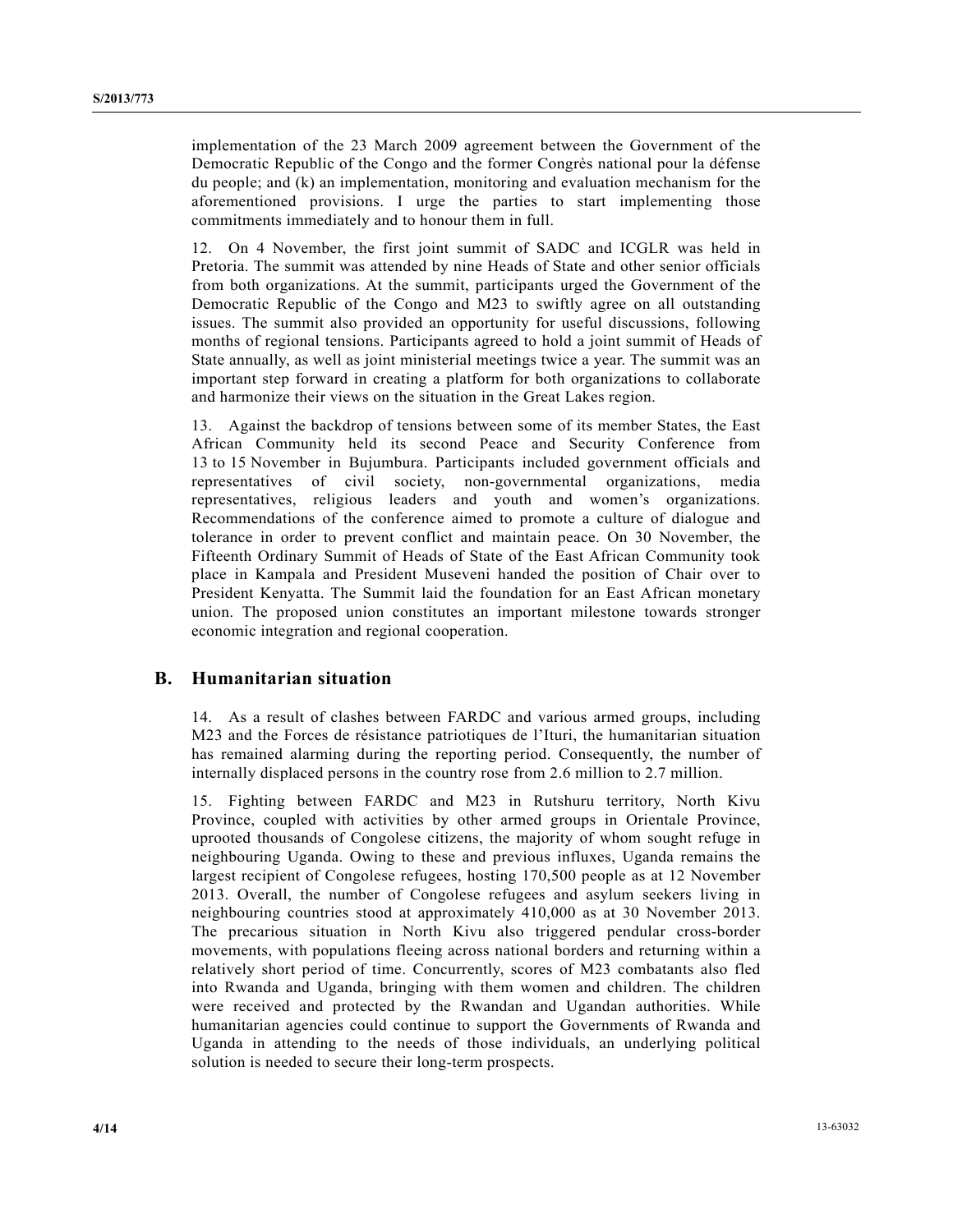16. In North Kivu Province, M23 activities and clashes with FARDC have displaced hundreds of thousands of people. The end of the M23 rebellion has brought renewed hope that the humanitarian situation in eastern Democratic Republic of the Congo and in neighbouring countries will improve. In this regard, the Office for the Coordination of Humanitarian Affairs and the Office of my Special Envoy organized a joint meeting with the humanitarian community in Nairobi on 22 November. The meeting aimed to identify areas of cooperation and synergy, as well as review political, security and humanitarian developments in the Democratic Republic of the Congo and in the region. Participants were also briefed on efforts to resolve the conflict in eastern Democratic Republic of the Congo and address the situation of refugees and internally displaced persons through the Peace, Security and Cooperation Framework.

17. Meanwhile, following a decision by the Government of the United Republic of Tanzania on 25 July 2013 to expel migrants living illegally on its territory, close to 52,000 migrants had returned to their home countries by 6 November. These included 33,000 Burundians, 13,000 Rwandans and some 4,200 Ugandans. This massive expulsion caused a new humanitarian situation, as most of the returnees required some degree of assistance. Governments of receiving countries and humanitarian partners scaled up their response efforts accordingly. In this regard, the Central Emergency Response Fund disbursed \$3.4 million and \$2.4 million to humanitarian agencies in Burundi and Rwanda, respectively, to address the most urgent needs of returning migrants. In addition, the Office for the Coordination of Humanitarian Affairs disbursed \$50,000 in the form of an emergency cash grant to support response efforts for migrants returning to Uganda.

### **C. Update on human rights, child protection and sexual and genderbased violence**

18. The reporting period saw numerous human rights violations linked to the activities of armed groups in the Democratic Republic of the Congo. M23 combatants reportedly killed many civilians, including children, during their fight against FARDC in North Kivu in late October. Meanwhile, UNICEF and partners have continued to provide holistic assistance to survivors of sexual violence in eastern Democratic Republic of the Congo, including access to medical care, psychosocial support, assistance with reintegration and referrals to legal counsel. Further information on human rights, child protection and sexual and gender-based violence can be found in my separate report on MONUSCO, due on 27 December. This report includes the visit to the Democratic Republic of the Congo in October of my Special Representative on Sexual Violence in Conflict, Zainab Hawa Bangura, as well as the visit in November of my Special Representative for Children and Armed Conflict, Leila Zerrougui.

### **III. Activities of my Special Envoy**

19. Since my last report, my Special Envoy has continued to perform her good offices. In this context, she conducted consultations with regional leaders, international stakeholders and civil society groups with the aim of advancing the implementation of the commitments under the Peace, Security and Cooperation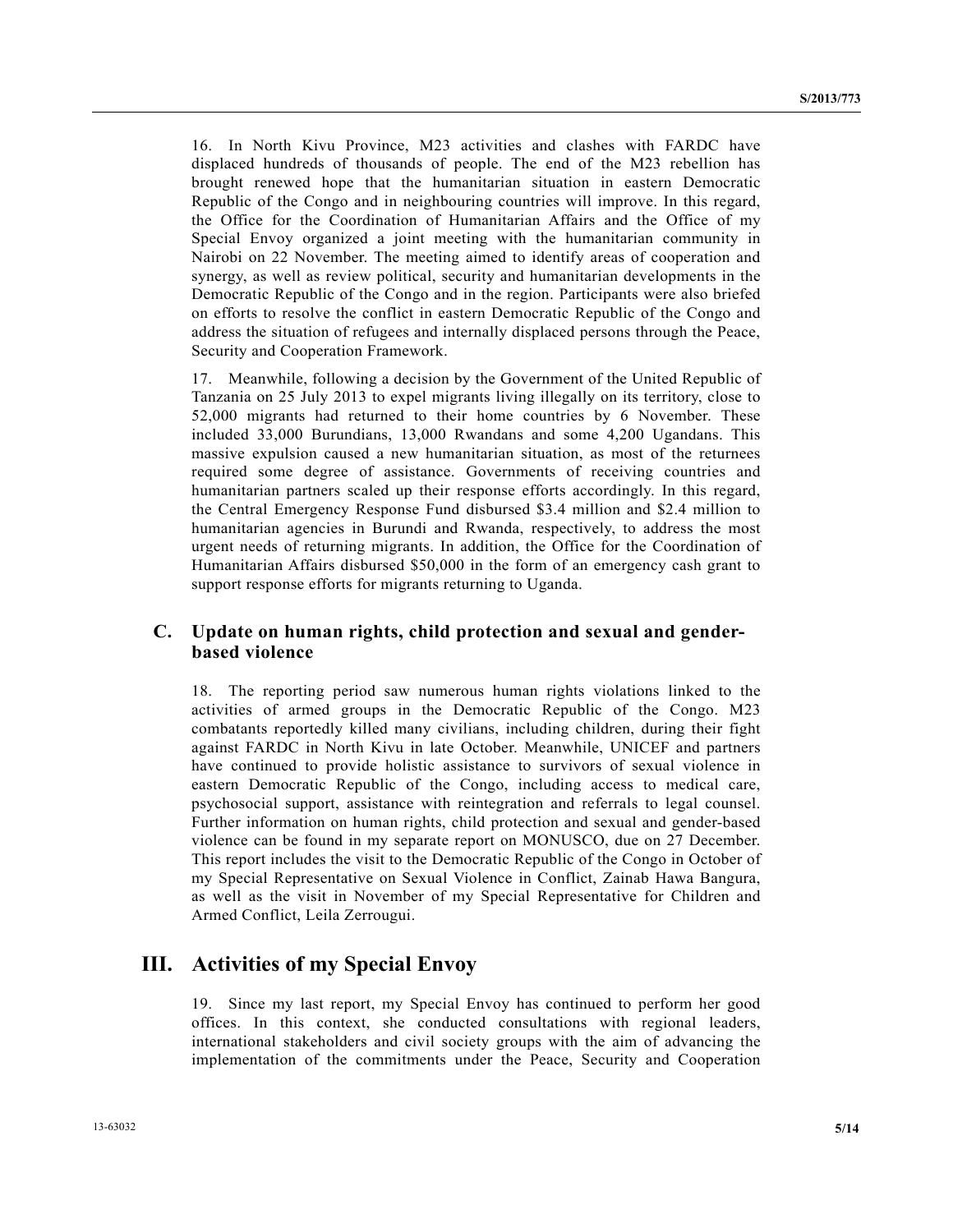Framework. During the period under review, my Special Envoy strove to facilitate the conclusion of the Kampala Dialogue, to enable the region and the international community to shift their focus back to the implementation of the broader Framework.

20. As requested at the summit of Heads of State and Government of ICGLR on 31 July, my Special Envoy closely supported the Facilitator of the Kampala Dialogue, in close coordination with the Special Envoy of the United States of America for the Great Lakes Region, Russ Feingold, the Special Representative of the African Union for the Great Lakes Region, Boubacar Diarra, the Senior Coordinator of the European Union for the Great Lakes Region, Koen Vervaeke, and my Special Representative for the Democratic Republic of the Congo. While the military situation on the ground was deteriorating, my Special Envoy and her colleagues sought to ease tensions and prevent the conflict from engulfing the entire region. In this context, my Special Envoy reached out to Presidents Kabila, Kagame and Museveni several times and urged them to remain committed to a peaceful settlement of the conflict. In an effort to prevent further escalation, my Special Envoy and her colleagues issued a joint statement on 21 October, urging the parties to exert maximum restraint to allow the Kampala Dialogue to succeed. Following reports that mortars fired from eastern Democratic Republic of the Congo had landed in Rwandan territory, my Special Envoy and my Special Representative issued a joint statement on 26 October urging regional leaders to refer all military incidents to the ICGLR Expanded Joint Verification Mechanism (EJVM) for investigation. They also urged leaders to cooperate fully with this important security mechanism.

21. During the subsequent round of negotiations between the Government of the Democratic Republic of the Congo and M23, my Special Envoy and her colleagues helped the Facilitator build consensus on outstanding issues, notably by bringing regional and international pressure to bear on the parties. In a joint statement dated 4 November, the Envoys urged M23 to renounce its rebellion and called upon the Government of the Democratic Republic of the Congo to exercise restraint. On 5 November, they welcomed the announcement by M23 that it had ended its rebellion and encouraged the parties to conclude the political process. In this regard, they highlighted the importance of a principled agreement to enable timely disarmament and demobilization of M23 combatants, while also ensuring accountability for perpetrators of war crimes and crimes against humanity. Following the cancellation of the signing ceremony and the subsequent suspension of the talks, as described in paragraph 9 above, my Special Envoy continued to explore ways to reach a settlement acceptable to both parties, in close coordination with regional and international partners, including at the joint summit of ICGLR and SADC in Pretoria.

22. During the reporting period, my Special Envoy also undertook several visits to countries in and around the Great Lakes region to advance the Peace, Security and Cooperation Framework. She visited Kenya (22-26 October), Angola (26-28 October), South Africa (3-5 November), the United Republic of Tanzania (23-25 November), the Congo (26-27 November) and Rwanda (26 November). In Kenya, President Kenyatta reiterated his support for the Framework and recalled his Government's request to become a signatory. In Angola, my Special Envoy met with President dos Santos and Minister of Defence Pereira dos Santos Van-Dúnem, to discuss the important role that the country could play in building confidence between regional leaders, especially as Angola is likely to assume the Chair of ICGLR in 2014. In the United Republic of Tanzania, my Special Envoy met with President Kikwete and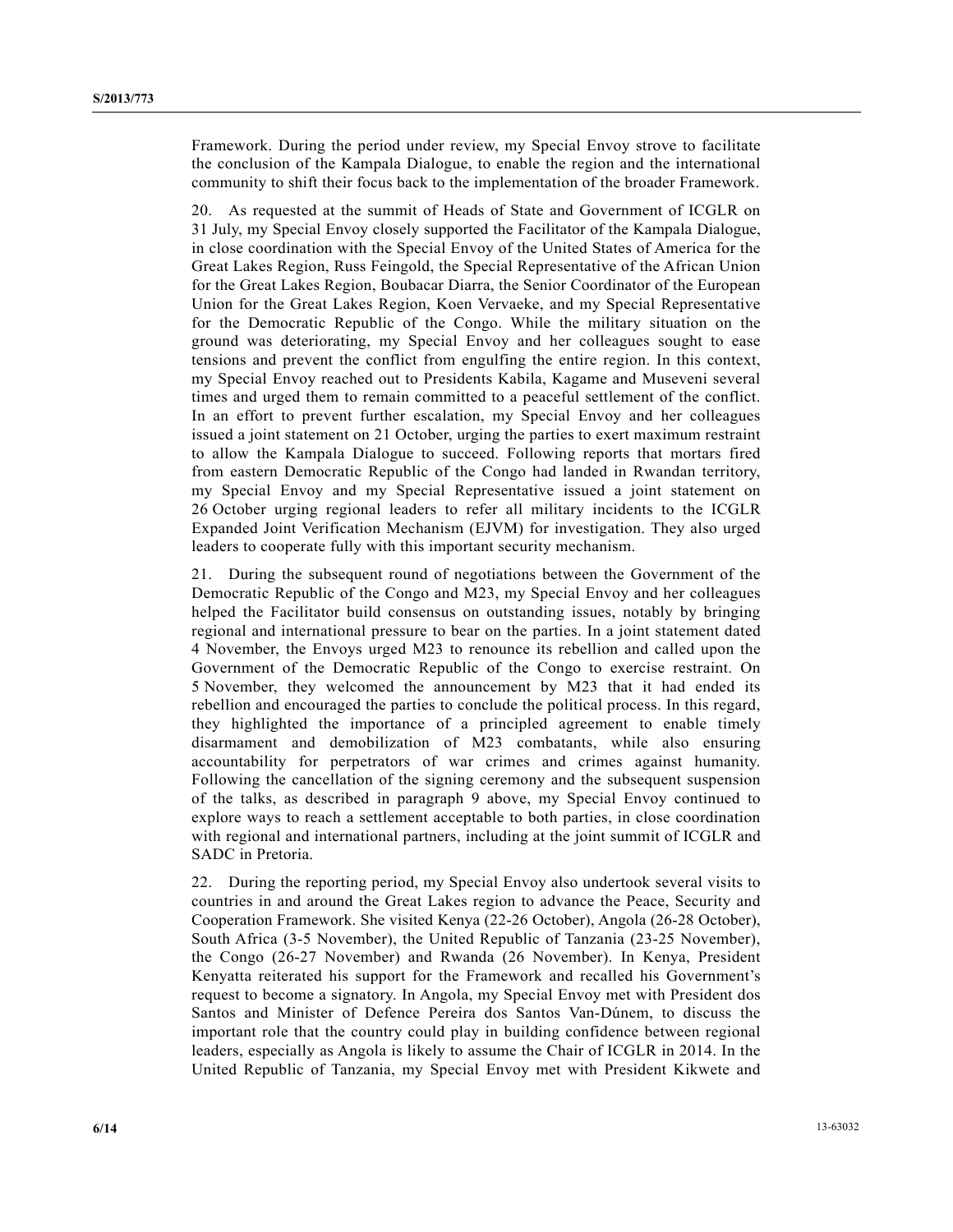commended his country's contribution to the Force Intervention Brigade. They agreed on the need to pursue political objectives to reinforce military options and facilitate the voluntary demobilization of armed groups. In Rwanda, she asked President Kagame to continue to encourage the signing of a political document to successfully conclude the Kampala Dialogue. In the Congo, she encouraged President Sassou-Nguesso to build on his peacemaking initiative, known as the Oyo initiative, and expressed appreciation for his support for the recent national consultations in the Democratic Republic of the Congo.

23. My Special Envoy also visited the Democratic Republic of the Congo from 27 to 30 November. In her meeting with President Kabila, my Special Envoy suggested options to bring the Kampala Dialogue to a successful conclusion. She and President Kabila agreed that recent military successes should be buttressed by a series of measures to sustain these gains and ensure that other armed groups still active would also lay down their weapons. In Kinshasa, she met with government officials, including Prime Minister Matata Ponyo and Foreign Minister Tshibanda, as well as members of parliament, both from the presidential majority and the opposition. She also met the Coordinator of the National Oversight Mechanism and the Chair of the Independent National Electoral Commission. Discussions focused on ways to advance national commitments under the Peace, Security and Cooperation Framework and how to align these with the national reform agenda, including the New Deal and the poverty reduction strategy programme led by the United Nations Development Programme (UNDP). Discussions with representatives of the National Oversight Mechanism focused on the institutional and technical challenges that confront the mechanism. My Special Envoy also travelled to Goma, North Kivu Province, where she held a session with EJVM military experts. The meeting, which was attended by my Special Representative for the Democratic Republic of the Congo, the Special Representative of the African Union for the Great Lakes Region and the Executive Secretary of ICGLR, Professor Ntumba Luaba, discussed how to strengthen EJVM. My Special Envoy concluded this regional tour by attending the Fifteenth Ordinary Summit of Heads of State of the East African Community on 30 November.

24. My Special Envoy has developed a six-point plan to guide her activities in the coming months. This road map structures and coordinates existing political, security, economic and programmatic activities at the national, regional and international levels. The document identifies six priorities, namely: (a) supporting the Kampala Dialogue and its outcomes; (b) building trust and confidence between the countries in the region; (c) supporting the Regional Oversight Mechanism, through the work of the Technical Support Committee, in developing a plan of action to implement the Framework; (d) reducing the number and strength of armed groups active in eastern Democratic Republic of the Congo, through the ongoing efforts of the Government and MONUSCO and through the development of regional disarmament, demobilization and reintegration initiatives; (e) leading and coordinating the international community's support for the implementation of the Framework; and (f) supporting efforts to alleviate the conditions of refugees and internally displaced persons by promoting a favourable environment for durable solutions, including their voluntary return to their areas of origin.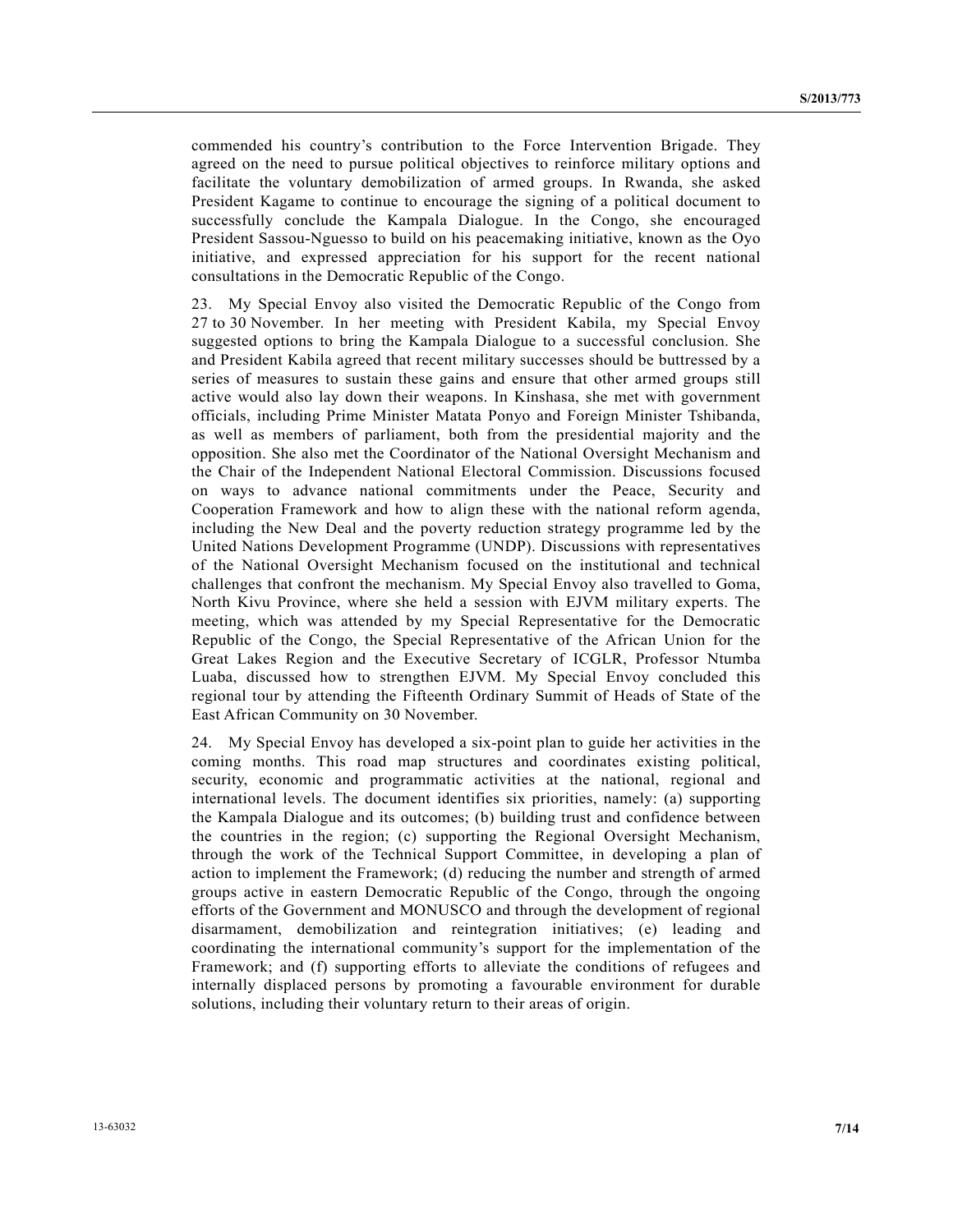## **IV. Implementation of the commitments under the Peace, Security and Cooperation Framework for the Democratic Republic of the Congo and the Great Lakes Region**

### **A. Commitments of the Democratic Republic of the Congo**

25. During the reporting period, the Democratic Republic of the Congo made encouraging progress in implementing its national commitments under the Framework, as detailed in my separate report on MONUSCO, also due on 27 December. This followed the first meeting of the steering committee of the National Oversight Mechanism, held on 19 September and chaired by President Kabila, which validated some benchmarks and indicators of progress for three of the six national commitments, namely, security sector reform, consolidation of State authority and decentralization.

26. On 23 October, President Kabila delivered a state of the nation address to a joint session of the National Assembly and the Senate, reacting in part to the final report of the national consultations held from 7 September to 5 October. The consultations brought together nearly 800 national, provincial and local stakeholders, who discussed reforms and various other issues of national importance. After an initial stage marred by division along political lines, participants generally overcame their differences and worked constructively towards consensual recommendations.

27. In his state of the nation address, President Kabila announced that he would soon establish a Government of "national cohesion" that would comprise members of the presidential majority, the political opposition and civil society. Some of this Government's priorities will be to restore peace and State authority across the country, while supporting the decentralization process and the holding of elections. President Kabila further underlined the importance of security sector reform and the need to transform FARDC into a professional and "republican" institution, notably by providing it with the necessary resources. In this regard, the National Coordinator of the Peace, Security and Cooperation Framework, François Mwamba, indicated on 31 October that a draft law on army planning, defining a legal framework for the reform of FARDC, would be presented to lawmakers by 15 December. In the same address, President Kabila confirmed his Government's intention to gradually implement the territorial division of the country into 26 provinces. He further indicated that the Government would recommend that the Independent National Electoral Commission should sequence future elections, beginning at the local and municipal levels.

28. On 31 October, President Kabila promulgated the law establishing the National Council for Economic and Social Affairs. Besides serving as a technical advisory body to the President, the Government and parliament, the Council will provide a forum for civil society actors to present and discuss their views on government policies. Furthermore, on 28 October, the Council of Ministers adopted three draft laws on accounting standards, with a view to improving the legal and institutional framework for public financial management.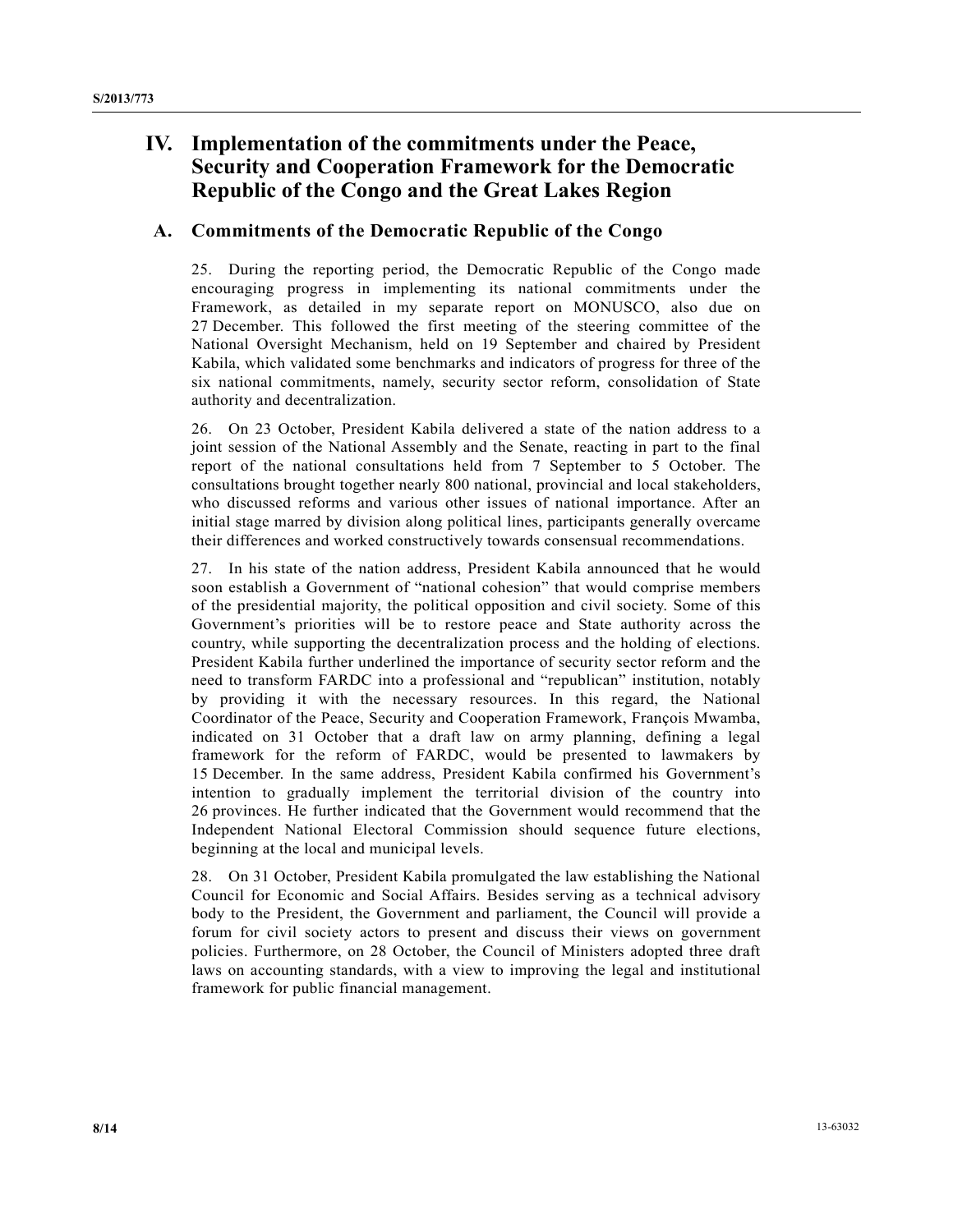#### **B. Commitments of the region**

29. On 23 September, the Chairperson of the African Union Commission, Nkosazana Dlamini-Zuma, and I convened the second meeting of the Regional Oversight Mechanism, in the margins of the General Assembly. The Heads of State present endorsed the regional benchmarks and indicators of progress developed by the Technical Support Committee to monitor the implementation of commitments under the Peace, Security and Cooperation Framework. In the final communiqué of the meeting, the Heads of State requested the Technical Support Committee to develop a detailed plan of action to implement the Framework. They also welcomed the establishment of a multi-donor trust fund to support the execution of priority programmes and projects. The Regional Oversight Mechanism further called on international partners to prioritize the provision of immediate peace dividends to the populations in eastern Democratic Republic of the Congo. In addition, the Heads of State took note of the requests by the Governments of Kenya and the Sudan to join the Framework and agreed to welcome these countries at their next meeting.

30. On 7 October, a meeting of the Chiefs of Defence Staff of ICGLR was held in Dar es Salaam, United Republic of Tanzania. MONUSCO and the Office of my Special Envoy were represented at the meeting. As decided at the extraordinary summit of Heads of State and Government of ICGLR held on 5 September in Kampala, the Chiefs of Defence Staff discussed ways to improve the work of EJVM, including by admitting MONUSCO and the African Union to the mechanism. They also discussed how to build confidence among the countries of the Great Lakes region. The meeting further underscored the need to reform the security mechanism of ICGLR and decided that MONUSCO would provide EJVM with logistical support, information and technical expertise. Recommendations to improve EJVM, including amended terms of reference and a memorandum of understanding with MONUSCO, will be submitted to the Heads of State and Government of ICGLR at their next summit, scheduled to be held early in January 2014 in Angola.

31. On 13 October, members of the Rwandan senate visited Kinshasa and met their Congolese counterparts. This development followed the visit to Kigali, from 6 to 8 May 2013, of a delegation from the Congolese senate. In the final communiqué of the visit, members of both senates expressed their intention to revitalize parliamentary diplomacy, conclude a formal partnership and promote constructive dialogue between the two institutions. Representatives of the two senates also agreed to meet every six months from now on.

32. The Democratic Republic of the Congo, South Africa and Angola held a tripartite ministerial meeting on security and the economy in Kinshasa on 28 October. This meeting was the first of its kind in the context of the mechanism for dialogue and cooperation established by the Heads of State of the three countries in Luanda on 23 August 2013. Participating ministers adopted a report detailing progress in the areas of diplomacy, security and good governance, which they will submit to their respective Heads of State.

33. As indicated in paragraph 12, the Heads of State of SADC and ICGLR held their first joint summit on 4 November in Pretoria and decided to continue to meet annually. They also agreed that the two organizations would hold joint ministerial meetings twice a year.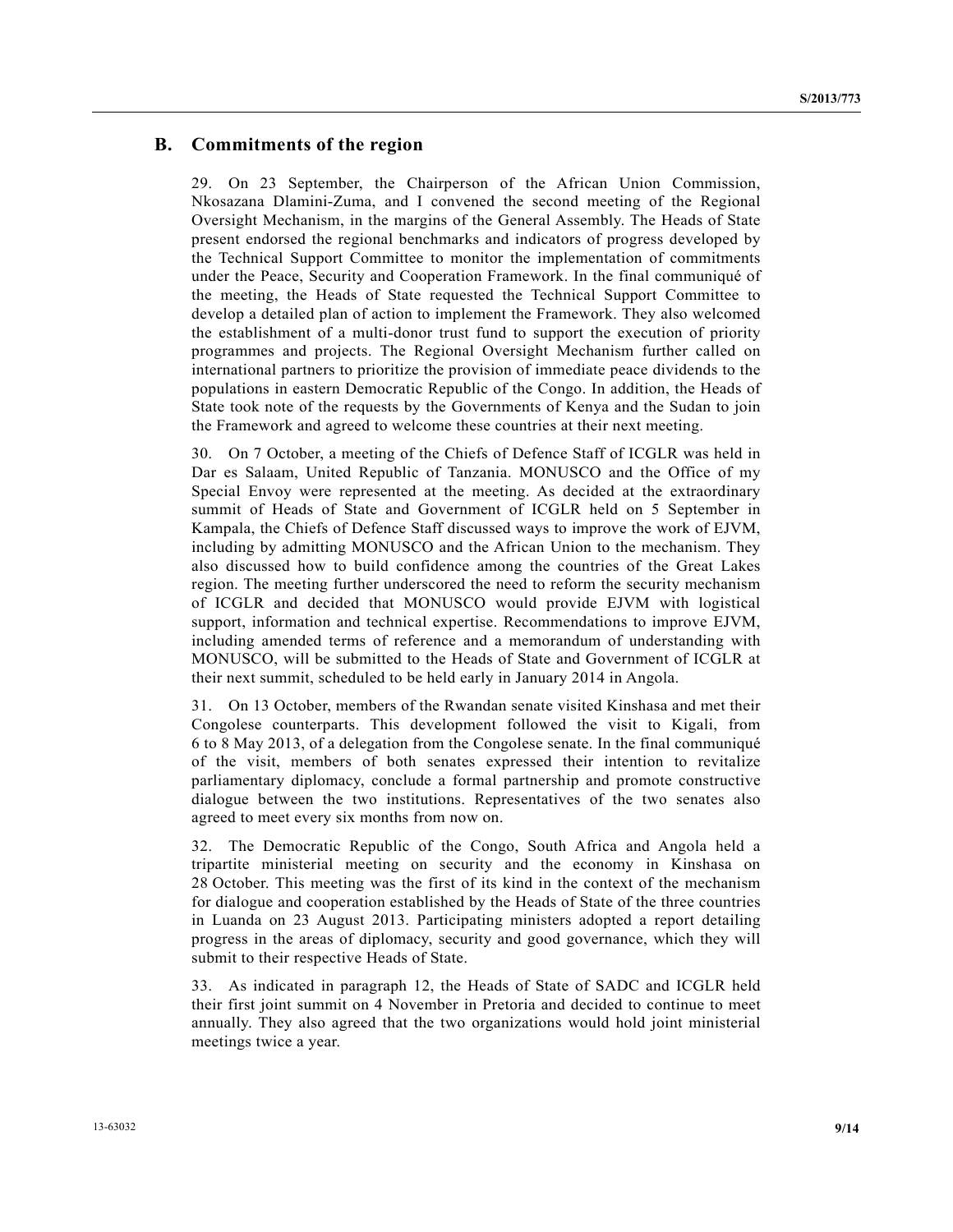34. A forum jointly organized by ICGLR, the Organization for Economic Cooperation and Development (OECD) and the Group of Experts on the Democratic Republic of the Congo was held in Kigali from 13 to 15 November. The forum was attended by representatives of the Governments of Rwanda, Burundi and the Democratic Republic of the Congo, international organizations, non-governmental organizations, civil society and private investors. Participants reviewed the ICGLR Regional Certification Mechanism and discussed the implementation of the OECD due diligence guidance, with particular attention to the supply chains for tin, tantalum, tungsten and gold. The forum was the sixth of its kind and highlighted the importance of economic cooperation for peace and stability in the Great Lakes region. It further underlined the urgency of enabling national Governments to control the mining sector within their respective territories. Participants also urged ICGLR to make the Regional Certification Mechanism more effective.

35. On 19 and 20 November 2013, the Office of the United Nations High Commissioner for Human Rights, the International Conference on the Great Lakes Region, the Economic Community of Central African States and the Open Society Justice Initiative convened in Bujumbura a subregional workshop on human rights, conflict prevention and natural resource exploitation in Central Africa and the Great Lakes region. Experts from the region and other participants shared their experiences related to Burundi, Cameroon, Chad, the Democratic Republic of the Congo, Equatorial Guinea, Gabon, Kenya, Uganda, the United Republic of Tanzania and Zambia. It was noted that the important revenues generated by the exploitation of natural resources should contribute more significantly to economic growth and social development in the region. Other topics discussed included: (a) the implementation of the ICGLR Protocol on the Fight against the Illegal Exploitation of Natural Resources; (b) the implementation of the Guiding Principles on Business and Human Rights; (c) land governance in the eastern Democratic Republic of the Congo and its impact on economic stability and agro-industries; (d) land and environmental issues in Central Africa; (e) land rights and gender issues; (f) the extractive industries; (g) the situation of indigenous peoples; and (h) remedies for corruption and weak governance in the Great Lakes region. Furthermore, participants discussed good and poor practices in natural resource exploitation from a human rights viewpoint. The workshop culminated in the production of a draft action plan to ensure the development of initiatives aimed at improving respect for human rights in the context of natural resource exploitation. Participants agreed to implement this action plan in their respective countries.

#### **C. Development of benchmarks and plan of action**

36. Following the adoption of the regional benchmarks by the Regional Oversight Mechanism at its second meeting, held on 23 September, the Technical Support Committee met in Nairobi on 24 and 25 October. The Committee has begun to develop a detailed and comprehensive plan of action for the implementation of the Peace, Security and Cooperation Framework. The plan describes specific activities, as well as detailed timelines, lead implementers and funding arrangements. The draft plan will be submitted for endorsement at the next meeting of the Regional Oversight Mechanism in January 2014. The Committee has also started to explore modalities for monitoring the implementation of the Peace, Security and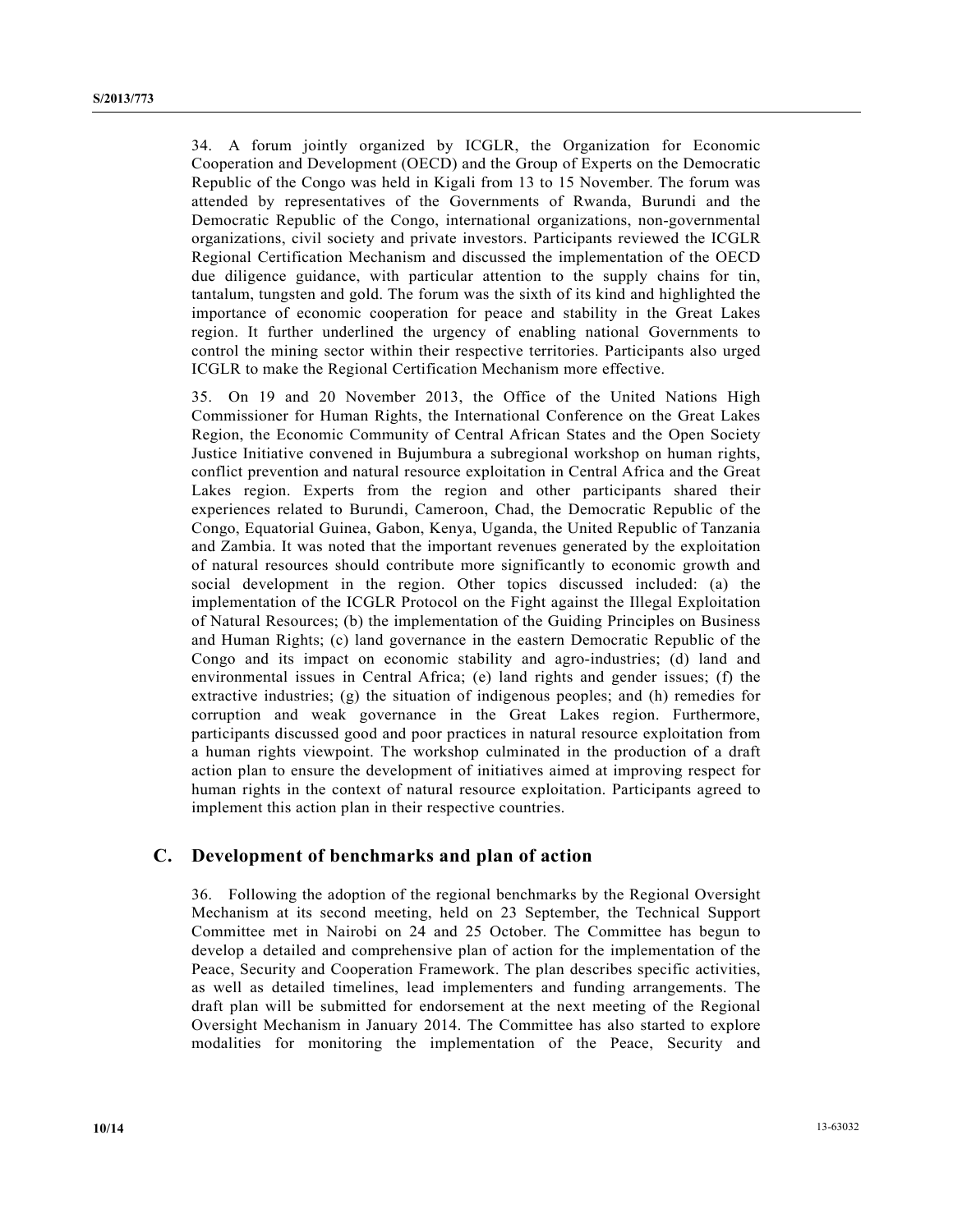Cooperation Framework, as well as options to establish a multi-donor trust fund to support the execution of priority programmes.

37. In addition to the development of a comprehensive 12-month plan of action, the Technical Support Committee emphasized the need to immediately identify actionable projects that would have a quick impact on the ground. The Committee developed a set of criteria for priority actions and proposed short-term activities that should be implemented by January 2014. Accordingly, the Technical Support Committee agreed that priority activities should be achievable, measurable and have visible impact. They should also help build confidence and generate peace dividends on the ground. The priority actions identified include: (a) conclude the Kampala Dialogue; (b) exert continuous pressure on all negative forces in eastern Democratic Republic of the Congo; (c) follow up on peace and security decisions by the joint summit of SADC and ICGLR; (d) establish a women's communication and funding platform, and organize a meeting on the issue of refugees; (e) enhance the capacity of EJVM and the Joint Intelligence Fusion Centre; (f) develop a joint security strategy; (g) develop a plan for joint management of borders; (h) fully operationalize the Force Intervention Brigade; (i) take immediate measures to address the humanitarian crisis in the Democratic Republic of the Congo; (j) establish mechanisms and launch a process to facilitate the return of refugees, in line with the tripartite agreements; (k) launch a regional sensitization campaign to end the recruitment of children associated with armed groups; (l) implement at least one project from the Economic Community of the Great Lakes Countries project priorities Horizon 2014-2020 to advance regional cooperation; (m) map initiatives of ICGLR and other regional initiatives on economic cooperation; (n) mobilize funds in support of at least one joint commission in accordance with the ICGLR Protocol on Judicial Cooperation; and (o) launch the regional training facility on sexual and gender-based violence in Kampala.

38. During the reporting period, my Special Envoy has continued to work closely with the other international envoys and the International Contact Group on the Great Lakes Region to align national, regional and international efforts under the Peace, Security and Cooperation Framework. In this context, she has facilitated discussions between the Technical Support Committee and international partners, including by inviting the Special Envoy of the United States of America for the Great Lakes Region to address the Committee.

#### **D. International commitments**

39. The visit of the Security Council to the Great Lakes region from 3 to 9 October 2013 demonstrated the resolve of the international community to continue supporting the long-term stability of the Democratic Republic of the Congo and the Great Lakes region. The Council travelled to Kinshasa, Kigali and Kampala and met with Presidents Kabila, Kagame and Museveni. During the visit, the Council reiterated its support for the Framework and called on countries in the region to fulfil their commitments and use their influence to promote peace and stability.

40. The Chairperson of the African Union Commission, Nkosazana Dlamini Zuma, visited Kinshasa from 20 to 22 October. During her discussions with the Congolese authorities, she encouraged them to advance the implementation of national commitments under the Framework. A meeting of the International Contact Group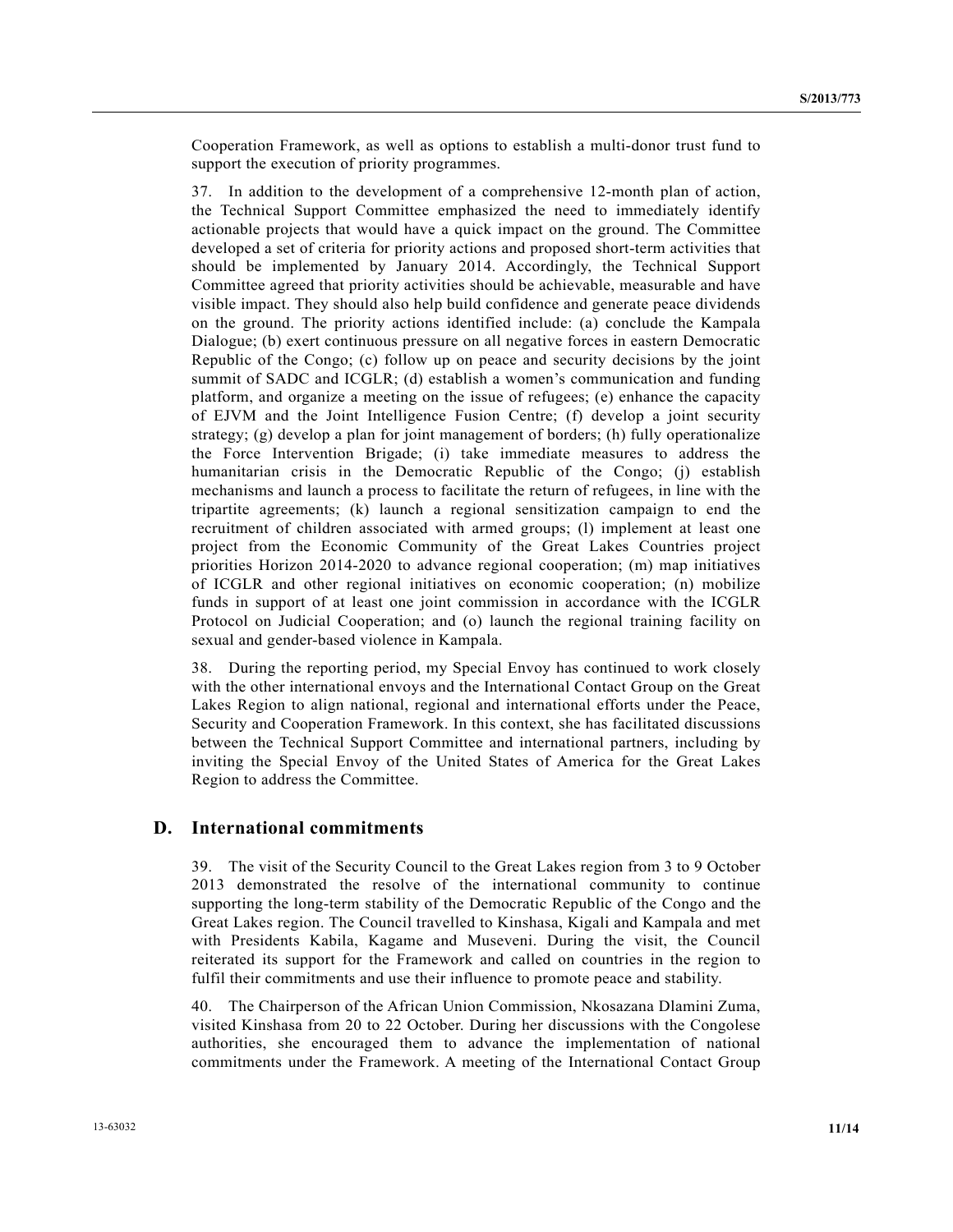on the Great Lakes Region was held in Washington, D.C., on 9 and 10 December. The Special Adviser to my Special Envoy addressed the meeting and discussed the status of the Framework, as well as the way forward in its implementation.

### **V. Observations and recommendations**

41. The first anniversary of the Peace, Security and Cooperation Framework for the Democratic Republic of the Congo and the Region falls on 24 February 2014. While it is too early to conclusively assess the impact of the Framework, it is nonetheless important to take stock of progress achieved so far.

42. With the support of MONUSCO, FARDC has defeated M23 militarily. All former M23 strongholds in North Kivu Province are now controlled by government forces. This new situation on the ground has generated the momentum for the restoration of State authority, disarmament of other armed groups and, to some extent, the spontaneous return of some internally displaced persons and refugees. The Kampala Dialogue between the Government of the Democratic Republic of the Congo and M23 has now been concluded, after months of negotiations. I commend President Yoweri Museveni, Defence Minister Crispus Kiyonga and the Government of Uganda for helping the parties to reach consensus on the key issues that form the basis of the Kampala Dialogue outcome documents. I urge the parties to fully implement the provisions on which they have agreed. I welcome the support provided by the Heads of State and Government of ICGLR in resolving the conflict in eastern Democratic Republic of the Congo. Such support will also be required during the implementation process.

43. Through the good offices of my Special Envoy and my Special Representative for the Democratic Republic of the Congo, as well as other initiatives, including the Oyo process led by President Sassou-Nguesso, the Democratic Republic of the Congo and its neighbours have maintained channels of communication and dialogue. This has resulted in a heightened, shared understanding of the security and development challenges confronting the region. Similarly, the emerging cooperation and synergy between ICGLR and SADC, as evidenced by the first joint summit of the two organizations on 4 November, hold very good prospects for peace and development in the Great Lakes region. I note with satisfaction the renewed sense of ownership and determination among leaders in the region to bring about durable and sustainable progress.

44. These gains are windows of opportunity that must be strengthened and expanded, in line with the Peace, Security and Cooperation Framework and my Special Envoy's six-point plan. The latter represents a viable tool for accelerating the implementation of the Framework and address outstanding challenges, such as the presence of large numbers of former M23 combatants in the countries bordering the Democratic Republic of the Congo, which remains a cause for serious concern. I call upon the Government of the Democratic Republic of the Congo to devise a national demobilization, disarmament and reintegration programme, and I urge the international community to provide funding for this programme.

45. Addressing the fate of former M23 combatants should be complemented by determined action to tackle the threat posed by other armed groups, in line with Security Council resolution 2098 (2013) and pertinent decisions of the African Union and ICGLR. I strongly condemn the continuing activities of foreign armed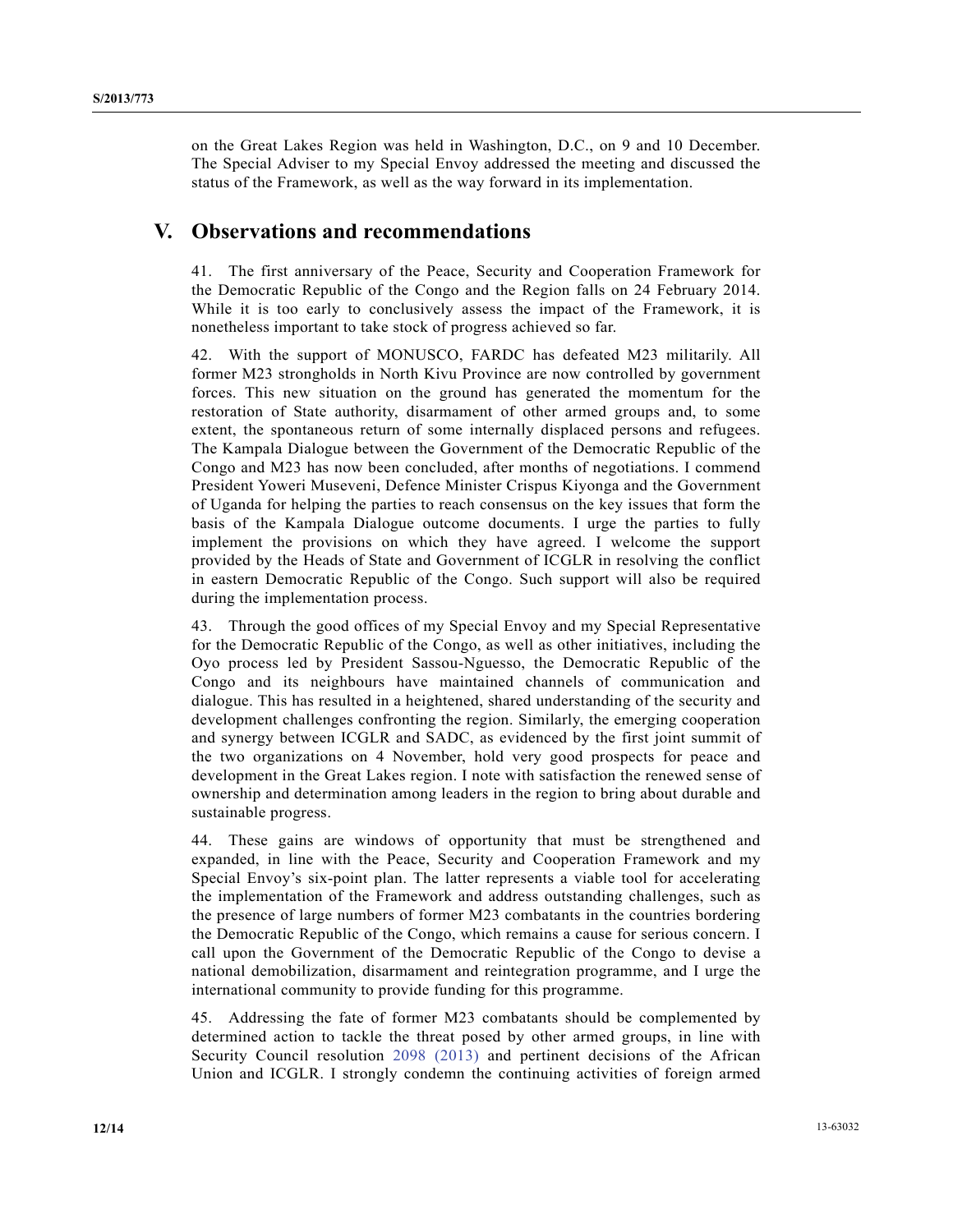groups in eastern Democratic Republic of the Congo. Disarmament, demobilization, repatriation, resettlement and reintegration processes should be put in place for the benefit of those who are not suspected of genocide, war crimes, crimes against humanity or gross violations of human rights, including sexual and gender-based violence.

46. On the political front, my Special Envoy has led a team of envoys that has proven effective in advancing the Framework, notably by pushing for the conclusion of the Kampala Dialogue. As part of her bottom-up approach, my Special Envoy has also engaged successfully with civil society organizations. In this context, she intends to launch a communication and funding platform for women in the Great Lakes region, to help create peace dividends and empower the women of the region. Furthermore, my Special Envoy has worked collaboratively with all signatories to ensure that appropriate attention is given to the effective implementation of all commitments under the Peace, Security and Cooperation Framework. She will remain engaged in diplomatic initiatives, in close coordination with other Envoys, to support the implementation of the Framework and address the many challenges that still lie ahead.

47. At the national level, I urge the Government of the Democratic Republic of the Congo to strengthen its National Oversight Mechanism and, in particular, to align the plan of action of the mechanism with other ongoing national development initiatives. This would enable the Government to deepen the implementation of its national reform agenda and to address critical security, social and development issues. In this regard, I encourage the Government of the Democratic Republic of the Congo to prioritize the establishment of a comprehensive framework for security sector reform and to take all necessary measures to strengthen State authority and deliver basic services in the areas newly recovered from armed groups.

48. At the regional level, I commend the Technical Support Committee of the Regional Oversight Mechanism for developing the regional benchmarks and translating them into a detailed action plan. I call upon all stakeholders to support the implementation process. In order to boost the implementation of the Peace, Security and Cooperation Framework, dialogue and mutual understanding must be promoted between member States of the East African Community. This is critical, as relations between some of those countries have been tested in recent months in relation to the situation in eastern Democratic Republic of the Congo. My Special Envoy will continue to engage the leaders participating in the Regional Oversight Mechanism, to ensure that this body plays a more strategic role in support of the Peace, Security and Cooperation Framework.

49. Strengthening and making the best use of regional instruments, such as EJVM and the Joint Intelligence Fusion Cell, should be a priority. Despite continuing structural and political challenges, EJVM remains an important confidence-building instrument for the region. MONUSCO and my Special Envoy are working closely with ICGLR and the African Union to enhance the capacity of this mechanism. I thank the European Union for its financial contribution to EJVM, through the African Union, and call on other international partners to also provide funding and expertise to the mechanism.

50. Progress in the social and economic pillars of the Peace, Security and Cooperation Framework has to be concomitant and materialized without further delay. In line with important economic initiatives, such as my joint visit with the